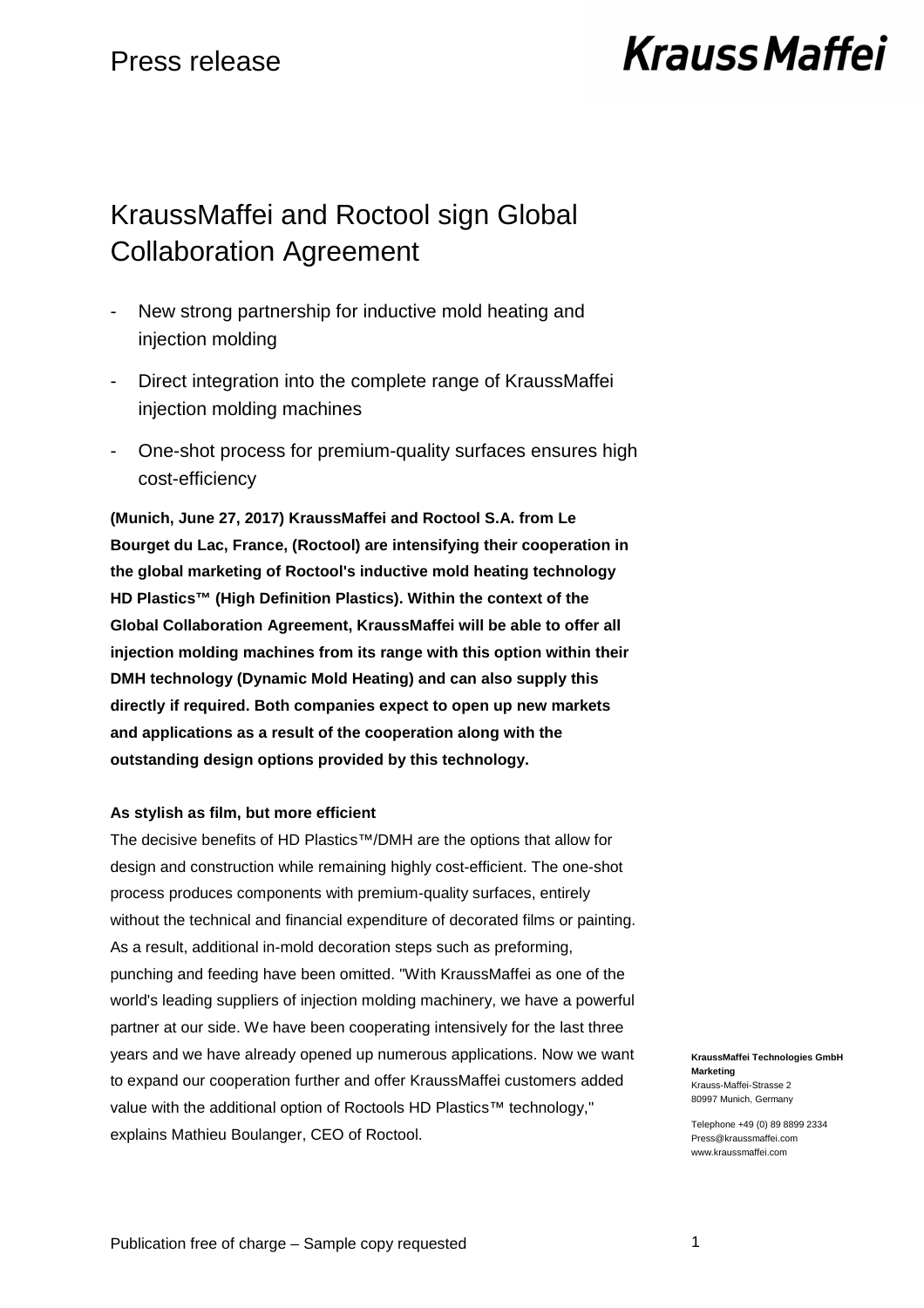## Press release

## **Krauss Maffei**

After the successful demonstration during Chinaplas last month in Guangzhou, both companies will shortly be presenting the advantages of the technology, live as part of the KraussMaffei Open House on July 6, 2017 in Queretaro, Mexico. A PX 160-540 of the new all-electric injection molding machine series equipped with a Roctool 50 kw generator will be impressively demonstrating the versatile design options of inductive mold heating using a box cover as an example. Different color shading, hologram, gloss or matt effects – everything can be realized with the one-shot process without the need for additional post-mold processing. "The design options of the inductive DMH technology are enormous and open up entirely new markets and applications. For example, we see great potential in the entertainment and communications industry, in the automotive industry, and in the sport and leisure sector," adds Nadine Despineux, Vice President Sales of the KraussMaffei brand in the Injection Molding Machinery segment. The technology brings also other key advantages such as elimination of weld lines, flow length extension, quick cycle time and no temperature limitation for any plastic materials.

For more information about Roctool's HD Plastics™ technologies visit http://www.roctool.com/work/hd-plastics

### PM\_IMM\_2017\_06\_Roctool.jpg

Exciting surface effects will be created with Roctool's inductive mold heating technology HD plastics™ on a PX 160-540 as part of the KraussMaffei Open House in Queretaro, Mexico Photo: KraussMaffei

Enclosure: Pictures and more information can be found at www.kraussmaffei.com

Press contact: Petra Rehmet Press officer KraussMaffei brand Phone: +49 (0) 89 8899 2334 Email: petra.rehmet@kraussmaffei.com (Number Words: 348 / Number Characters: 2307)

**KraussMaffei Technologies GmbH Marketing**  Krauss-Maffei-Strasse 2 80997 Munich, Germany

Telephone +49 (0) 89 8899 2334 Press@kraussmaffei.com www.kraussmaffei.com